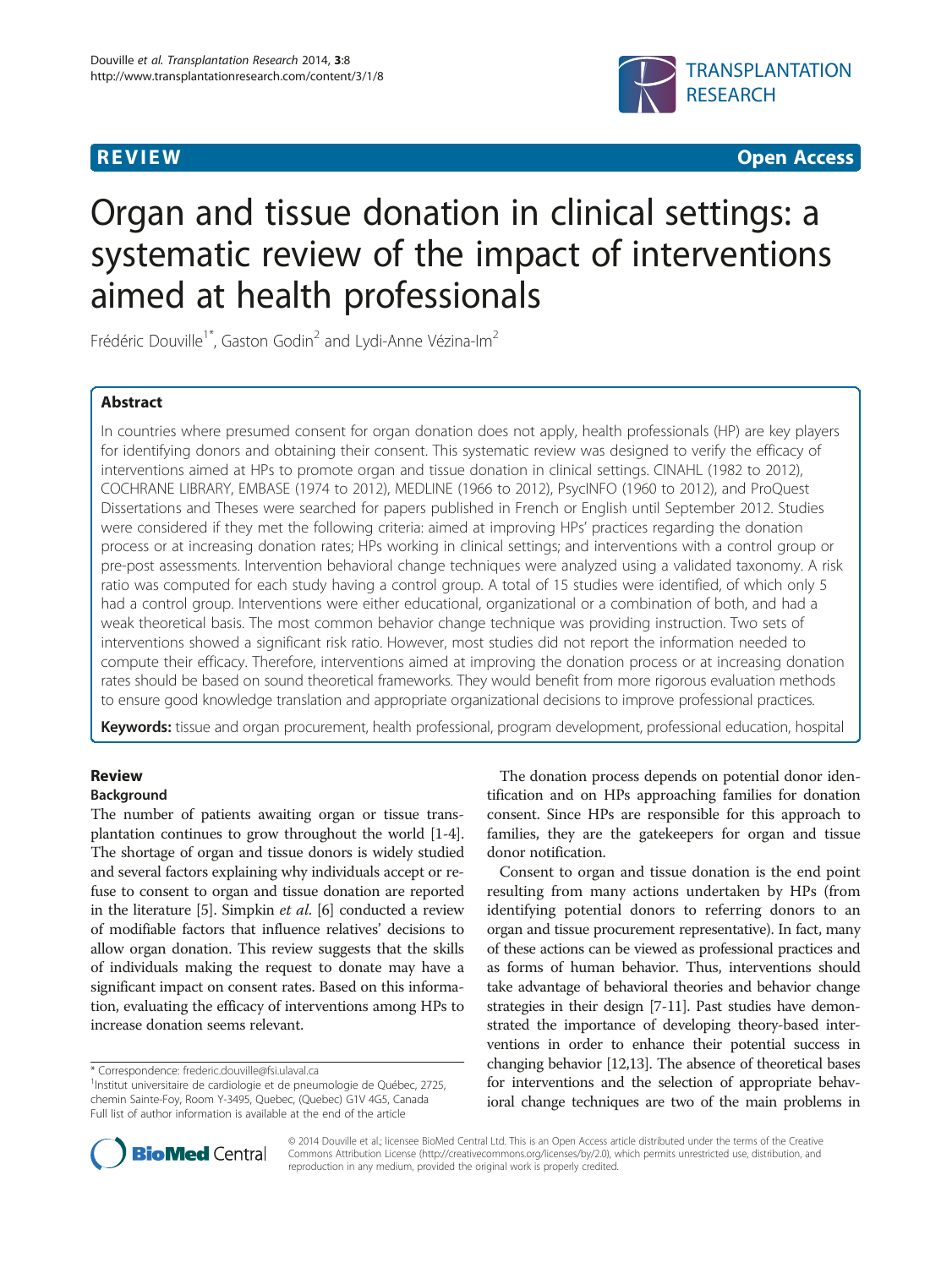behavior change research projects [[14-17\]](#page-11-0). Grimshaw et al. [[15](#page-11-0)] suggest exploring the applicability of behavioral theories to the understanding of behavior change among HPs.

Several systematic reviews on organ donation have been published. These systematic reviews have cover different aspects of organ donation including the factors influencing families consent to donation [\[6](#page-11-0)], the attitude of the public towards living donors [\[18](#page-12-0)], the educational interventions offered in high schools [\[19\]](#page-12-0), the management of donor brain death [[20](#page-12-0)] and professional's attitude regarding the heart-beating donors [\[21](#page-12-0)]. However, there is no systematic review on the efficacy of interventions among HPs to encourage them to approach families for consent or increasing donation rates. This is an important aspect of organ donation because donor identification and obtaining the consent of family are necessary conditions to the donation process.

This systematic review was designed to identify and analyze the impact of interventions aimed at HPs to improve donation-promoting professional practices in clinical settings. Secondary outcomes consisted of verifying whether such interventions were effective in improving donation rates and exploring associated behavior change strategies and the underlying theoretical framework.

#### Methods

#### Search strategy

The most relevant electronic databases covering the field of behavior change among HPs are those in health and psychology. CINAHL (1982–2012), COCHRANE LIBRA RY (Cochrane Reviews, Other Reviews, Trials, Methods Studies, Technology Assessments, Economic Evaluations, Cochrane Groups), EMBASE (1974–2012), MEDLINE (1966–2012), PsycINFO (1960–2012), and ProQuest Dissertations and Theses were searched for papers published in French or English until September 2012.

The search strategy included the following concepts: 1) health professionals; 2) organ and tissue donation; and 3) interventions or strategies. This search strategy was adapted according to the terminology of the various databases. Moreover, bibliographies of potential studies were analyzed manually to find other key words relevant to the search strategy and studies not identified with the main search strategy. Only French and English papers were considered for review for practical reasons. The complete search strategy for each database is presented in Additional file [1.](#page-11-0)

#### Study eligibility criteria

To be eligible for inclusion, studies had to adopt an experimental or quasi-experimental design reporting interventions aimed at HPs in clinical settings in order to improve their practices regarding the donation process or to increase the donation rates. They also had to report

behavioral measures of the donation process or impact on organ and tissue donation rates as the study outcome.

In this study, HPs refer to professionals with medical training whose jobs require them to be in contact with patients and who are in a position to ask for donor consent. The concept of HP includes family physicians, specialist physicians, nurses or any other allied HPs who meet families in their daily practice. It also includes physicians in training (residents or interns), but excludes healthcare students and administrators not in contact with patients.

Also, the interventions had to be offered to HPs with the intention of modifying their practice regarding the donation process or at increasing donation rates. Such interventions could take the form of educational (for example, flyers, workshop, or lecture) [\[22,23\]](#page-12-0), organizational (for example, hospital personnel structure change, or guidelines) [\[24\]](#page-12-0), or regulatory strategies. These interventions or strategies were retained insofar as they were aimed at HPs caring for patients.

From a methodological point of view, the studies had to include a control group. However, to ensure that the study would not overlook relevant interventions that might have been effective, intervention studies without a control group, but with a pre-post analysis, were considered in a separate analysis.

Finally, to be included in the review, the intervention outcome had to be reported as a behavioral measure of the donation process (objective or self-reported), based on Kirkpatrick's third level of program evaluation [[25](#page-12-0)], or as the impact on organ and tissue donation rates. Behavioral measures could be a specific action (behavior) in the donation process, such as identifying a potential donor, approaching families to initiate discussion, obtaining signed consent for a donation or referring a potential donor to an organ and tissue donor representative. Articles reporting the impact on organ and tissue donation rates were considered even if the study did not assess behavioral outcomes to ensure comprehensiveness of the interventions reported in this review.

Studies that did not include HPs were excluded, as were those not directly aimed at changing HPs' behavior, such as the implementation of an Organ Procurement Organization (OPO) coordinator in a hospital. Although one of the OPO's duties involves identifying potential donors and approaching families to initiate donation discussion, their implementation could not be considered as an intervention intended for HPs (nurses and physicians) to modify their practices regarding the donation process; the latter would still have to notify the OPO and procurement organizations of potential organ and tissue donors.

Finally, studies concerning HPs' reactions following an intervention or their level of knowledge following the intervention [\[25\]](#page-12-0) were not considered if the assessed outcomes did not include the HPs' behavior or donation rate.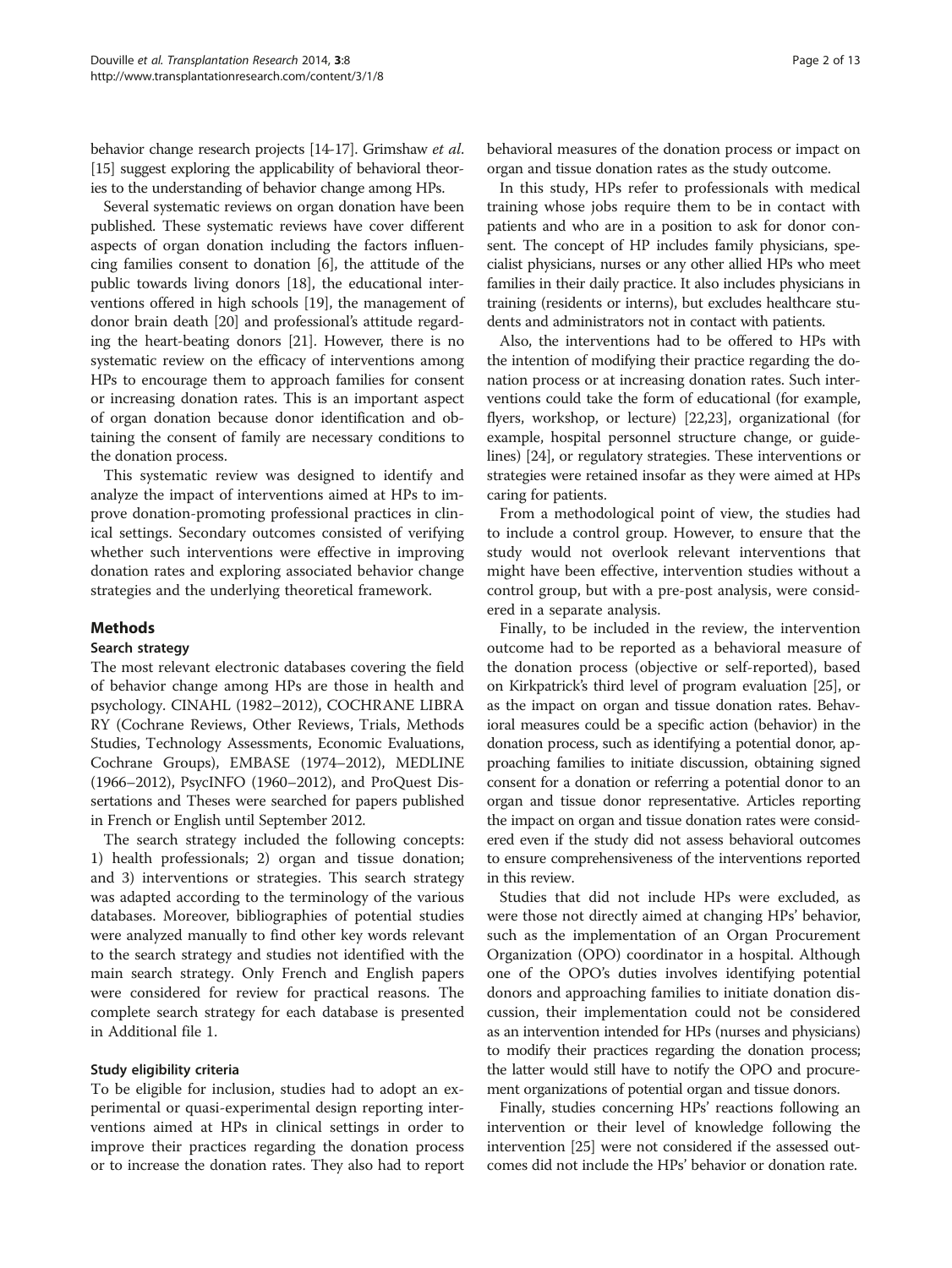Sorting of the studies by their titles and abstracts was first carried out by FD in order to select the articles meeting the inclusion criteria. Thereafter, the full text articles that met the inclusion criteria were screened independently by FD and LAVI, and decisions were compared.

#### Study quality assessment

Quality assessment of the studies was performed using criteria inspired by Morrison [\[26](#page-12-0)] and Reed [\[27](#page-12-0)], who recommend questions for appraising reports of medical education interventions.

Three criteria were selected to assess the population (randomized sample; justification of sample size and existence of a control group). Two criteria evaluated the intervention (allocation concealment and theory underlying the intervention). Two criteria appraised the assessment tool (validity and reliability). Finally, two criteria assessed the statistical approach used (intention-to-treat) and the level of attrition at follow-up.

No assessment for the risk of bias across studies was performed because the interventions had different objectives, populations and outcomes, making it impossible to obtain cumulative evidence.

#### Data extraction

A first coding was carried out on one study to verify if there was agreement on the extraction of data and to confirm the quality of the coding sheet. In case of disagreement between the two reviewers, the final decision was taken after discussion with a third reviewer (GG).

The following data were extracted from the selected studies: authors, year of publication, population under study and sample size. The study data were extracted according to the recommendations for evaluating educational interventions [[26](#page-12-0),[27](#page-12-0)]. Thus, the reported variables were: objective of the study; intervention type (educational or organizational) and strategy; duration of follow-up; behavior change techniques; and study methodology, outcomes and results. The theory underlying each intervention was also extracted.

To help classify HPs' strategies and relate those to the most recognized and effective theory-based strategies, behavior change techniques were analyzed using the taxonomy developed by Abraham and Michie as reference [[11\]](#page-11-0). This taxonomy contains 26 behavior change techniques used in interventions based on behavior change theories such as the theory of reasoned action [[28](#page-12-0)], the theory of planned behavior [\[29\]](#page-12-0), the social cognitive theory [[30](#page-12-0)], the information-motivation-behavioral skills models [[31](#page-12-0)] and other behavior change theories.

#### Data analyses

Based on the studies retained, a descriptive analysis of selected studies (study objective; intervention type

(educational or organizational) and strategy adopted; duration of the follow-up; behavior change techniques used; and study methodology, outcomes and results) was completed prior to identifying effective interventions. Interventions with a control group and interventions with a pre-post analysis are described separately.

A risk ratio was calculated for each outcome among the studies with a control group. The risk ratio was determined based on the number of participants in each group (experimental and control) and on the frequency of HPs' behavior adoption. Thus, the analysis allowed the identification of significant differences between the two groups following the implementation of an intervention.

#### Results

#### Review statistics

A total of 15 studies assessing interventions among HPs in clinical settings aimed at improving professional practices regarding the donation process or increasing donation rates were identified. The results of the search strategy are presented in Figure [1](#page-3-0). All studies included used educational, organizational or a combination of both types of interventions to promote professional practices regarding the donation process. These took the form of in-service meetings, workshops, conferences, print documents, examples provided of situations associated with the organ and tissue donation process and identification of donation criteria or information on how to approach a potential donor [\[23,32,33](#page-12-0)].

#### Study quality assessment

The 15 studies were assessed regarding population and the intervention assessment tool. In general, study quality was low. No study used a randomized population or justified their sample size. Only five studies used a control group. Allocation concealment of the intervention was neither relevant nor mentioned for all the studies included, and 14 of the 15 studies did not use a theory-based intervention. Where relevant, the validity and reliability of the assessment tools were not mentioned. Among the studies with a control group, there was no intention-totreat analysis. Finally, the attrition rate was appropriately mentioned when required. The results of the quality assessment for the studies of the present review are available in Table [1.](#page-4-0)

#### Efficacy of the interventions

#### Intervention studies with comparison groups

Among the 15 studies included, only five had a comparison group (Table [2](#page-5-0)) [\[23,32-35\]](#page-12-0). The specific populations in these studies were nurses [\[32-34\]](#page-12-0), physicians [\[23,33,34](#page-12-0)] and residents in medicine [[35\]](#page-12-0). In addition to HPs, three studies also included other allied HPs such as chaplains or administrators [\[32](#page-12-0)-[34](#page-12-0)]. All the studies used educational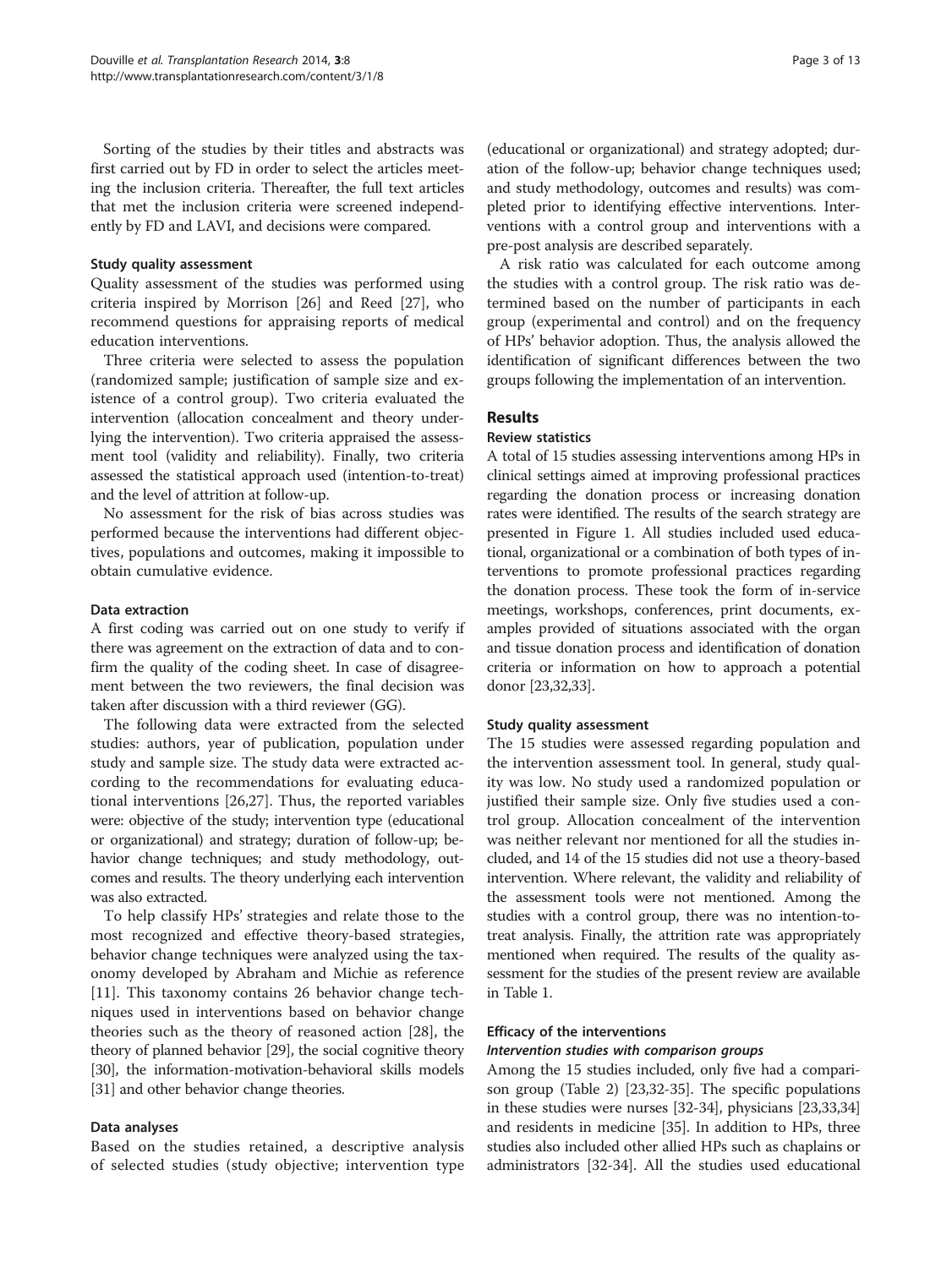interventions to increase donation and one also used an organizational strategy. None of these interventions were based on a theoretical framework. According to the list of behavior change techniques [\[11\]](#page-11-0), the majority of the strategies provided instruction on the donation process, the HPs' role or how to cope with families' reactions.

Relative risks (risk ratios) were computed to determine how likely participants were to adopt a behavior related to organ and tissue donation following an intervention, compared with those not exposed to the intervention (Table [3](#page-7-0)). Due to a high level of heterogeneity, the relative risks were calculated independently for each study and not pooled together.

The intervention studies of Nelson et al. [[33\]](#page-12-0) and Riker and White [[23\]](#page-12-0) showed significant relative risks for the following: approaching families [\[23,33](#page-12-0)], referring potential donors [[33](#page-12-0)] and increasing donation rates [\[23](#page-12-0)]. However, the interventions of Dettle et al. [\[32](#page-12-0)], Light [[35](#page-12-0)] and Riker and White [[23](#page-12-0)] did not result in a significant increase in the number of signed consents for donation. No relative risk could be computed for the interventions of Kittur et al. [[34\]](#page-12-0), since the results were presented in absolute numbers instead of percentages, and there were no data on the total size of the groups.

# Intervention studies without a comparison group (pre-post assessments)

The remaining ten studies used pre-post assessments (Table [4](#page-8-0)) [[36-45\]](#page-12-0). These studies evaluated behavior change toward donation among HPs or the impact of their intervention on donation rates. The participants targeted in these interventions were mainly nurses and physicians. However, six of these studies involved hospital staff, without specifying which types of HPs were targeted [[36,38,40](#page-12-0),[42,44,45](#page-12-0)]. Also, in six of the ten studies, the number of participants was not provided [[36,37,41](#page-12-0)-[44\]](#page-12-0).

All the studies used educational strategies or a combination of organizational and educational strategies to promote donation behavior among HPs. In the study of Taylor *et al.* [[41](#page-12-0)], there were references to the concept of change theory in the development of their intervention, but none of the other studies used a theoretical framework to guide the development of their intervention. The most common technique was to provide instruction on the

<span id="page-3-0"></span>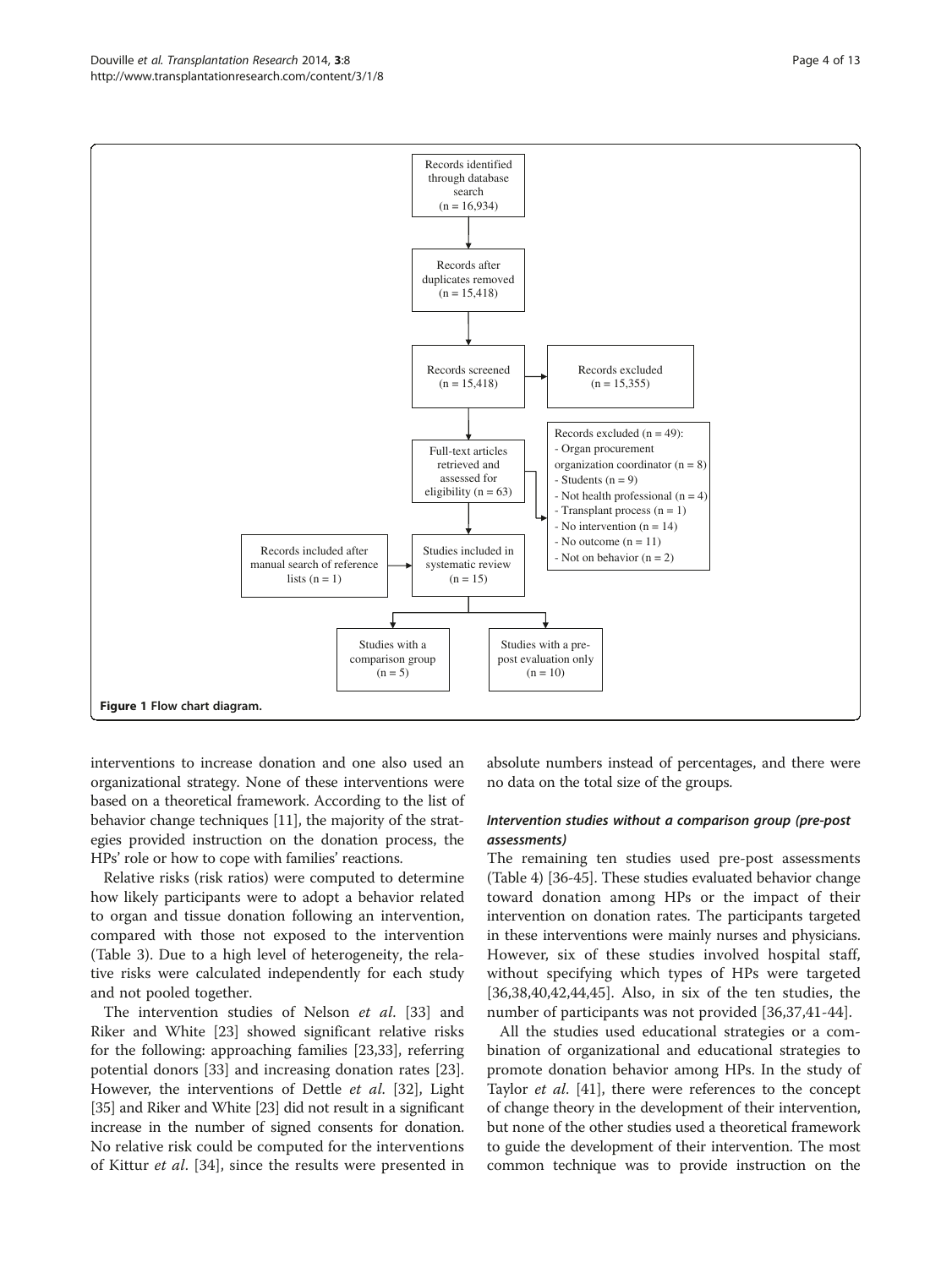# <span id="page-4-0"></span>Table 1 Summary of quality assessment for the studies included

|                                                                              |                                      | Population    |                                                          | Intervention                     |                                     |                                                                 | Assessment tool(s) <sup>a</sup> | <b>Analysis</b>        |                            |  |
|------------------------------------------------------------------------------|--------------------------------------|---------------|----------------------------------------------------------|----------------------------------|-------------------------------------|-----------------------------------------------------------------|---------------------------------|------------------------|----------------------------|--|
| Papers                                                                       | Randomization                        | sample size   | Justification of Control group                           | <b>Allocation</b><br>concealment | Underlying<br>theory                | Validity                                                        | <b>Reliability</b>              | Intention-<br>to-treat | <b>Attrition</b><br>rate   |  |
| Alonso, Fernandez, Mataix et al. (1999)                                      | <b>No</b>                            | Not mentioned | <b>No</b>                                                | N/A                              | None                                | N/A                                                             | N/A                             | N/A                    | N/A                        |  |
| Beasley, Capossela, Brigham,<br>Gunderson and Gortmaker (1997)               | <b>No</b>                            | <b>No</b>     | <b>No</b>                                                | N/A                              | None                                | N/A                                                             | N/A                             | N/A                    | N/A                        |  |
| Bleakley (2010)                                                              | No                                   | No            | <b>No</b>                                                | N/A                              | None                                | N/A                                                             | N/A                             | N/A                    | N/A                        |  |
| Dettle, Sagel and Chrysler (1994)                                            | <b>No</b>                            | No            | Yes (but no statistical                                  | Not mentioned                    | None                                | Not                                                             | Not                             | no                     | 40% attrition;             |  |
|                                                                              |                                      |               | comparison between<br>groups)                            |                                  |                                     | mentioned                                                       | mentioned                       |                        | No analysis<br>of dropouts |  |
| Kittur, McMenamin and Knott (1990)                                           | <b>No</b>                            | <b>No</b>     | Yes                                                      | Not randomly assigned            | None                                | N/A                                                             | N/A                             | N/A                    | N/A                        |  |
| Light (1987)                                                                 | <b>No</b>                            | No            | Yes (but no statistical<br>comparison between<br>groups) | Not randomly assigned            | None                                | N/A                                                             | N/A                             | N/A                    | N/A                        |  |
| Milanés, Gonzalez, Hernandez, Arminio,<br>Clesca and Rivas-Vetencourt (2003) | No                                   | No            | <b>No</b>                                                | N/A                              | None                                | N/A                                                             | N/A                             | N/A                    | N/A                        |  |
| Nelson, Marymont, Durand,<br>Reyes and Davis (1992)                          | Random cluster<br>probability method | <b>No</b>     | Yes                                                      | Not randomly assigned            | None                                | Field testing of the<br>reliability assessment not<br>detailed) | questionnaire (but validity/    | N/A                    | N/A                        |  |
| Niday, Painter, Peak et al. (2007)                                           | <b>No</b>                            | No            | <b>No</b>                                                | N/A                              | None                                | N/A                                                             | N/A                             | N/A                    | N/A                        |  |
| Riker and White (1995)                                                       | <b>No</b>                            | No            | Yes                                                      | Not randomly<br>assigned         | None                                | N/A                                                             | N/A                             | N/A                    | N/A                        |  |
| Shafer, Durand, Hueneke, et al. (1998)                                       | <b>No</b>                            | <b>No</b>     | <b>No</b>                                                | N/A                              | None                                | N/A                                                             | N/A                             | N/A                    | N/A                        |  |
| Stark, Wikoren and Martone (1994)                                            | <b>No</b>                            | No            | <b>No</b>                                                | N/A                              | None                                | N/A                                                             | N/A                             | N/A                    | N/A                        |  |
| Taylor, Young and Kneteman (1997)                                            | <b>No</b>                            | <b>No</b>     | <b>No</b>                                                | N/A                              | 'Change theory'<br>(not referenced) | N/A                                                             | N/A                             | N/A                    | N/A                        |  |
| Van Gelder, Van Hees, de Roey,<br>Monbaliu, Aerts, Coosemans et al. (2006)   | No                                   | <b>No</b>     | <b>No</b>                                                | N/A                              | None                                | N/A                                                             | N/A                             | N/A                    | N/A                        |  |
| Wight, Cohen, Roels and Miranda (2000)                                       | <b>No</b>                            | No            | <b>No</b>                                                | N/A                              | None                                | N/A                                                             | N/A                             | N/A                    | N/A                        |  |

<sup>a</sup>The assessment tools assessed were only those regarding outcomes assessed in this systematic review, that is, professional practices or donation rates; when the outcome was an objective measure (donation rate or any quantitative item retrieved from medical records review), validity and reliability were considered nonapplicable. N/A, not applicable.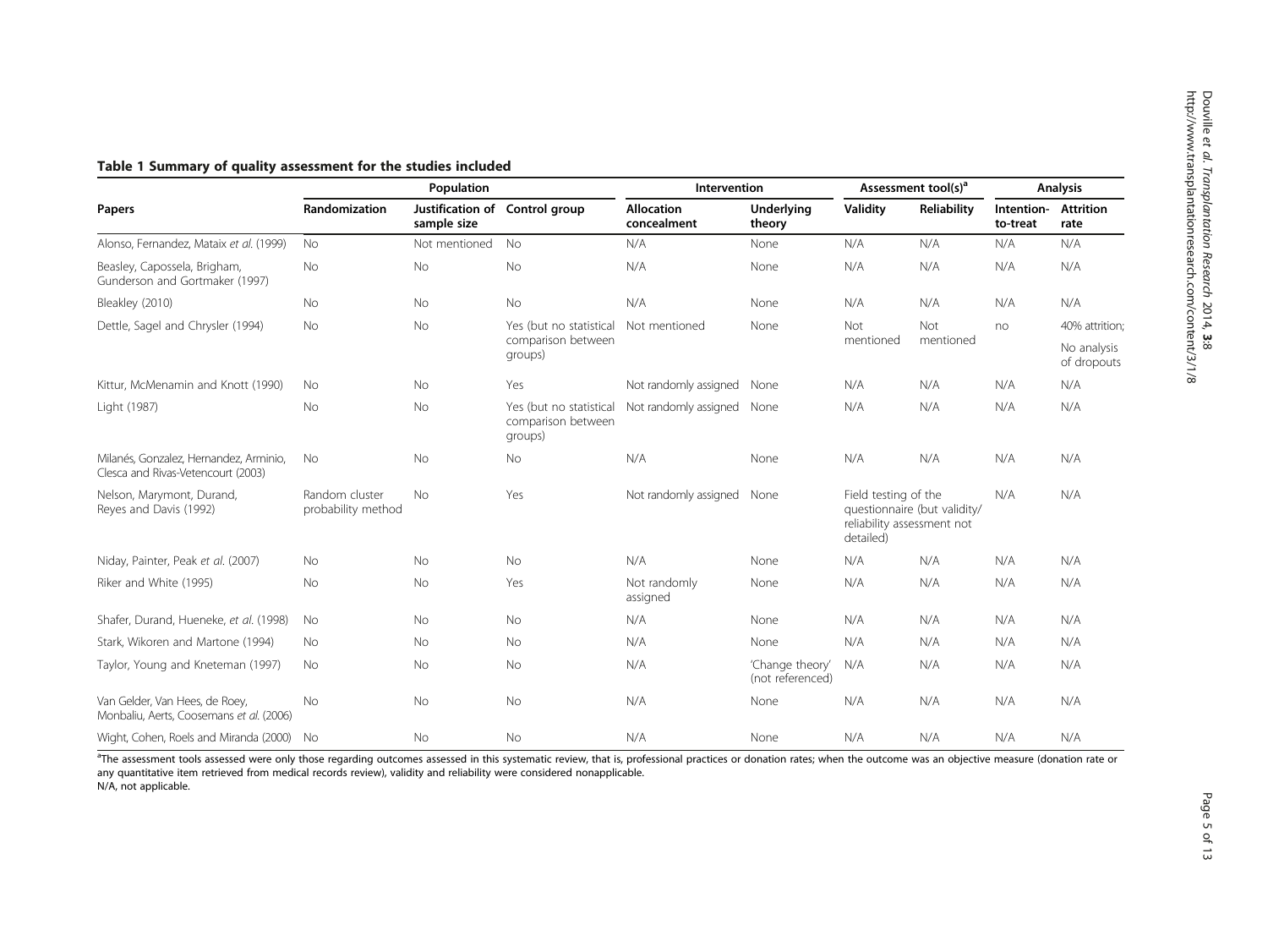| Authors (year);                                        | <b>Purposes</b>                                                                                                                                                          | Populations (n)                                                   | <b>Interventions</b>                                                           | Follow-up | <b>Behavior</b><br>change technique methodology | Study                             | Outcomes                                  | <b>Results</b>                                            |
|--------------------------------------------------------|--------------------------------------------------------------------------------------------------------------------------------------------------------------------------|-------------------------------------------------------------------|--------------------------------------------------------------------------------|-----------|-------------------------------------------------|-----------------------------------|-------------------------------------------|-----------------------------------------------------------|
| country                                                |                                                                                                                                                                          |                                                                   |                                                                                |           |                                                 |                                   |                                           | (Experimental<br>versus Control)                          |
| Dettle, Sagel and<br>Chrysler (1994);<br>United States | To gain a better understanding of<br>health care professionals' experience,<br>knowledge, attitudes, and comfort<br>level regarding organ and tissue                     | Nurses and Chaplains Educational:                                 |                                                                                | 6 months  | • Provide instruction                           | Health<br>professionals<br>survey | Approached<br>family                      | Experimental                                              |
|                                                        |                                                                                                                                                                          | $(n = 343)$                                                       | · Formal in-service on organ<br>and tissue donation                            |           |                                                 |                                   |                                           | $18\% \rightarrow 38\%$<br>$(P=.039)$                     |
|                                                        | donation                                                                                                                                                                 |                                                                   | • Unit meeting addressing<br>donation issues                                   |           |                                                 |                                   |                                           | Control $4\% \rightarrow$<br>25% ( $P < .001$ )           |
|                                                        |                                                                                                                                                                          |                                                                   | • Dealing with a family of<br>an actual donor                                  |           |                                                 |                                   |                                           |                                                           |
|                                                        | Kittur, McMenamin To evaluate the impact of an organ                                                                                                                     | Hospital staff:                                                   | Educational:                                                                   | 12 months | • Provide instruction                           | Not                               | Referred<br>potential donor               | 44 donors versus                                          |
| and Knott (1990);<br>United States                     | donor and tissue donor advocacy<br>program on community hospitals                                                                                                        | physicians, nurses<br>and administrators<br>$(n = not mentioned)$ | • Hospital's organ and tissue<br>donation policies and procedures              |           | • Provide<br>contingent rewards                 | mentioned                         |                                           | 2 donors                                                  |
|                                                        |                                                                                                                                                                          |                                                                   | • Sending letter of gratitude<br>to requestors                                 |           | • Teach to use<br>prompts or cues               |                                   | Organ and/or<br>tissue donor<br>recovered | 18 donors versus<br>1 donor                               |
|                                                        |                                                                                                                                                                          |                                                                   | • Sending letter reminding to<br>request all eligible patients                 |           |                                                 |                                   |                                           |                                                           |
|                                                        |                                                                                                                                                                          |                                                                   | Organizational:                                                                |           |                                                 |                                   |                                           |                                                           |
|                                                        |                                                                                                                                                                          |                                                                   | • Developing a donor<br>advocate role                                          |           |                                                 |                                   |                                           |                                                           |
| Light (1987);<br>United States                         | To evaluate the efficacy of including<br>printed criteria and procedures with<br>the autopsy permits as a simple,<br>inexpensive method of increasing<br>cornea donation | Residents ( $n = 84$ )                                            | Educational:                                                                   | 4 months  | • Provide<br>information on<br>consequence      | Eye bank data<br>analysis         | Organ and/or<br>tissue donor<br>recovered | Experimental<br>$1.8\% \rightarrow 10.2\%$<br>$(P=.009)$  |
|                                                        |                                                                                                                                                                          |                                                                   | · Instruction for cornea donation<br>and a checklist of donation<br>procedures |           | • Provide instruction                           |                                   |                                           | Control<br>$7.1\% \rightarrow 8.5\%$<br>(not significant) |
| Nelson, Marymont,                                      | To examine the organ procurement                                                                                                                                         | Nurses, physicians                                                | Educational:                                                                   | Not       | · Intervention not                              | Health                            | Approached                                | 59% versus 46%                                            |
| Durand, Reyes and<br>Davis (1992);                     | organization's educational activities<br>and their effects on attitudes,                                                                                                 | and chaplains<br>$(n = 265)$                                      | • Continuing medical education                                                 | mentioned | described                                       | professionals<br>survey           | family                                    | $(P = .027)$                                              |
| United States                                          | knowledge, and referral behavior                                                                                                                                         |                                                                   | • Newsletters                                                                  |           |                                                 |                                   |                                           |                                                           |
|                                                        |                                                                                                                                                                          |                                                                   | • Other publications                                                           |           |                                                 |                                   |                                           |                                                           |
|                                                        |                                                                                                                                                                          |                                                                   | • Requestor's workshop                                                         |           |                                                 |                                   |                                           |                                                           |
|                                                        |                                                                                                                                                                          |                                                                   | • In-service training session                                                  |           |                                                 |                                   |                                           |                                                           |
|                                                        |                                                                                                                                                                          |                                                                   | • Others programs                                                              |           |                                                 |                                   | Referred<br>potential donor               | 46% versus 9%<br>$(P = .001)$                             |

# <span id="page-5-0"></span>Table 2 Description of the interventions on organ and tissue donation with comparison groups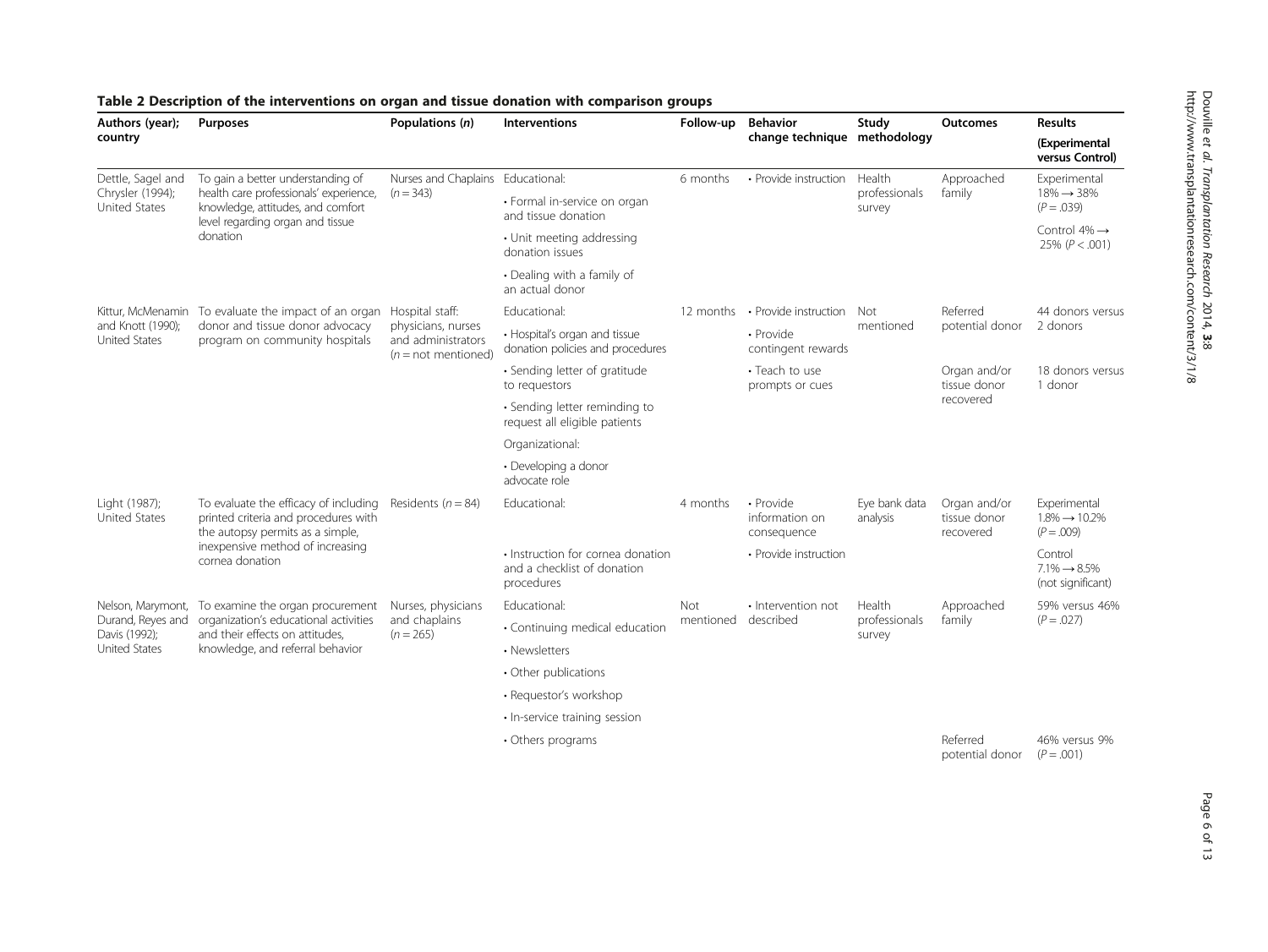| Riker and<br>White (1995);<br>United States | To evaluate physician response to an Physicians<br>educational program to increase<br>referral of potential organ or issue<br>donors in an emergency department | $(n = not mentioned)$ | Educational:<br>• One-hour conference on the<br>physician's role in requesting<br>donation and review the criteria<br>for donation and services available<br>from transplant program | 6 months | • Provide instruction Hospital | charts review | Approached<br>family                      | 65% versus 6.6%<br>$(P=.001)$   |
|---------------------------------------------|-----------------------------------------------------------------------------------------------------------------------------------------------------------------|-----------------------|--------------------------------------------------------------------------------------------------------------------------------------------------------------------------------------|----------|--------------------------------|---------------|-------------------------------------------|---------------------------------|
|                                             |                                                                                                                                                                 |                       |                                                                                                                                                                                      |          |                                |               | Obtained<br>donation consent $(P=.08)$    | 32% versus 6.6%                 |
|                                             |                                                                                                                                                                 |                       |                                                                                                                                                                                      |          |                                |               | Organ and/or<br>tissue donor<br>recovered | 48% versus 5.5%<br>$(P = .003)$ |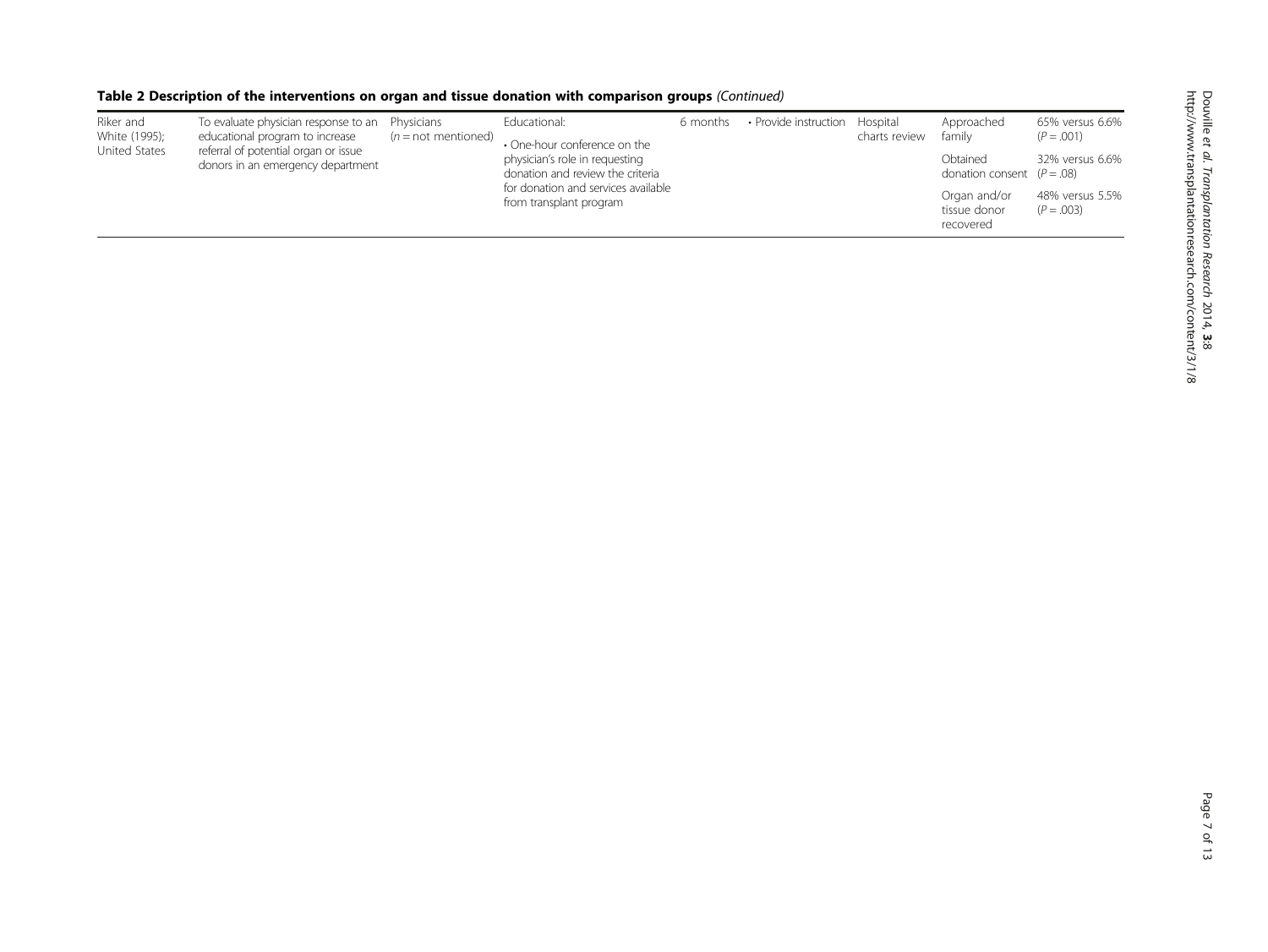<span id="page-7-0"></span>Table 3 Efficacy of interventions with a comparison group on health professionals' (HPs) behavior

| <b>Studies</b>         | Outcomes                               | Risk ratio (95% CI) |
|------------------------|----------------------------------------|---------------------|
| Dettle et al. (1994)   | Approached family                      | 1.53 (0.82, 2.85)   |
| Kittur et al. (1990)   | Referred potential donor               | N/A                 |
|                        | Organ and/or tissue<br>donor recovered | N/A                 |
| Light (1987)           | Organ and/or tissue<br>donor recovered | 1.19(0.45, 3.12)    |
| Nelson et al. (1992)   | Approached family                      | 1.28(1.01, 1.61)    |
|                        | Referred potential donor               | 5.04 (2.79, 9.10)   |
| Riker and White (1995) | Approached family                      | 9.71 (1.44, 65.53)  |
|                        | Obtained donation consent              | 4.85 (0.69, 34.28)  |
|                        | Organ and/or tissue<br>donor recovered | 8.67 (1.24, 60.58)  |

donation process, the identification of donor criteria, the HPs' role in the donation process and how to approach family members to initiate discussion.

#### **Discussion**

This systematic review summarized the studies assessing educational and/or organizational interventions aimed at HPs to improve professional practices regarding the donation process or increase donation rates in clinical settings. A total of 15 studies were identified, among which only five had a comparison group. No study referred to a theoretical framework, either for the development of the interventions or their assessment. The behavior change technique most often used consisted of providing instruction on the donation process, including criteria and the role of HPs (how to approach family members, to initiate discussion or how to cope with families' reactions).

Based on our review, the selected interventions aimed at changing HP practices regarding donation were developed, for the most part, more than a decade ago. Recent developments in donation emphasized the introduction of OPO representatives [[46,47](#page-12-0)] and the regulation ensuring donation after death (such as presumed consent) [\[1](#page-11-0)]. If organ donation rates increased following the introduction of OPOs in clinical settings [[46,47\]](#page-12-0) or following a change in regulations [[1\]](#page-11-0), HPs still have to notify procurement organizations of any potential donors, leaving place for more research and interventions to help HPs in the donation process.

#### Impact on donation-promoting professional practices

Although there are many interventions aimed at changing HPs' behavior toward the organ and tissue donation process in clinical settings, only a few were carried out exclusively among HPs whose job position requires them to be in contact with patients and who are in a position to ask for donation consent [\[23,32](#page-12-0)]. Indeed, most of the interventions also targeted hospital administrators, clerical staff and chaplains [[32-34,37\]](#page-12-0). As such, it is difficult to isolate the impact of these interventions on nurses' and physicians' behavior.

The lack of studies assessing the behavior changes or health outcomes in this literature review is consistent with a recent publication that reviewed the evaluation of interprofessional education programs. According to Kirkpatrick's levels, [\[25\]](#page-12-0) only 9.7% of program evaluations assessed changes in behavior, 0.004% examined organizational practice changes and no items addressed benefits to patients [[48](#page-12-0)]. Similar results were obtained in continuing nursing education programs [\[49\]](#page-12-0).

#### Impact on donation rates

Interestingly, more than half of the studies included used an objective measure of the impact of the intervention on donation rates. This was achieved by extracting the information from medical records to evaluate the number of deaths (potential donors) and the number of actual donors [\[23,39,44\]](#page-12-0). This type of measure is obviously better than using self-reported behavior and provides more confidence in the observed effects.

# Behavior change strategies and underlying theoretical framework

Surprisingly, in spite of the HPs' role of gatekeeper in the donation process, there is a lack of sound theoretical interventions aimed at improving professional practices regarding the donation process or at increasing donation rates. None of the interventions were developed with reference to a behavior change theory, except the study by Taylor, Young and Kneteman [\[41](#page-12-0)], which mentioned the use of the concept of change theory, but without explaining how it was applied.

The fact that the interventions included in the present review had a poor theoretical basis and an inappropriate evaluation of their impact has important clinical implications. OPOs and donation stakeholders seem to apply nontheory-based intervention strategies without being sure of their efficacy. These interventions have an important cost for the healthcare system without resulting in significant changes (for example, increases in donation rates).

# Quality of reviewed studies

The interventions presented several weaknesses in their evaluation designs. For instance, only five of the 15 studies identified used a comparison group to ensure that the intervention effects could be attributed to the implemented change strategy [[23,32](#page-12-0)-[35](#page-12-0)]. In addition, significant methodological flaws (for example, vague definition of the intervention, absence of a theoretical framework, lack of explanations on the study design, unjustified sample size) were noted.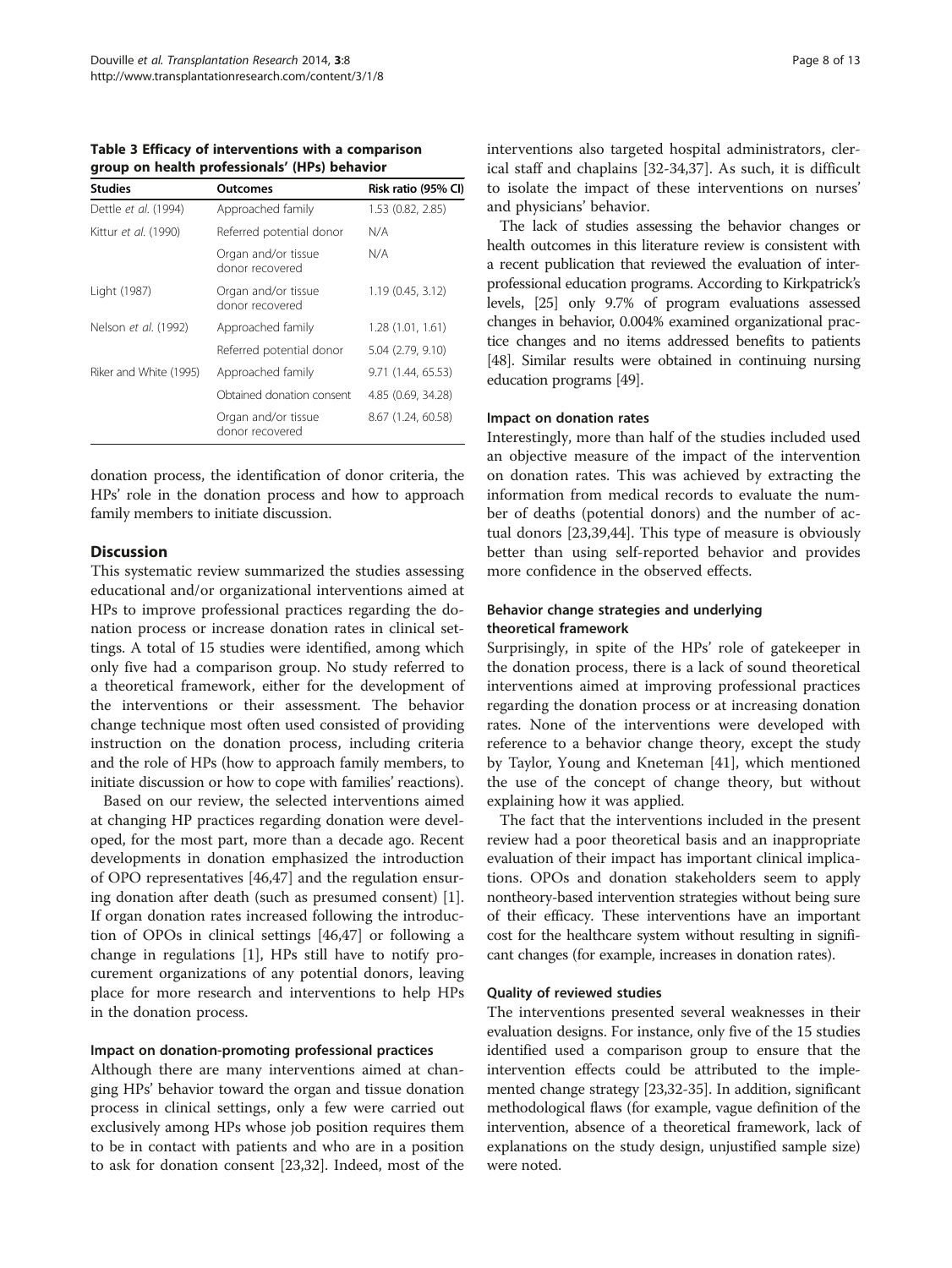| Authors (year);                                | <b>Purposes</b>                                                                                                     | Populations (n)                                                                                                                                | <b>Interventions</b>                                                  | Follow-up | Behavior change Study                   | methodology               | <b>Outcomes</b>                           | <b>Results</b>                            |
|------------------------------------------------|---------------------------------------------------------------------------------------------------------------------|------------------------------------------------------------------------------------------------------------------------------------------------|-----------------------------------------------------------------------|-----------|-----------------------------------------|---------------------------|-------------------------------------------|-------------------------------------------|
| country                                        |                                                                                                                     |                                                                                                                                                |                                                                       |           | technique                               |                           |                                           | $(\text{pre} \rightarrow \text{post})$    |
| Alonso,                                        | To present the results of a pilot<br>study carried out in Seville, Spain,<br>evaluating the donor<br>action program | Hospital staff                                                                                                                                 | Educational:                                                          | 12 months | • Provide<br>instruction                | Medical<br>records review | Detected<br>potential<br>donor            | $81.0\% \rightarrow 97.5\%$               |
| Fernandez,<br>Mataix et al.<br>(1999); Spain   |                                                                                                                     | $(n = not mentioned)$                                                                                                                          | • Training in family<br>interview and<br>communication                |           |                                         |                           |                                           |                                           |
|                                                |                                                                                                                     |                                                                                                                                                | • Training in donor<br>detection and brain<br>death diagnosis         |           |                                         |                           | Organ and/or<br>tissue donor<br>recovered | $32.1\% \rightarrow 44.4\%$               |
|                                                |                                                                                                                     |                                                                                                                                                | • Creating guidelines for<br>donation process                         |           |                                         |                           |                                           |                                           |
| Beasley,<br>Capossela,                         | To increase organ donation in 50<br>hospitals in three organ                                                        | Physicians, residents, nurses,<br>social workers, chaplains<br>procurement organization service<br>and administrators<br>$(n = not mentioned)$ | Educational:                                                          | 24 months | • Provide<br>instruction                | Medical<br>records review | Approached<br>family                      | $69.0\% \rightarrow 85.6\%$<br>$(P=.001)$ |
| Brigham,<br>Gunderson and<br>Gortmaker (1997); | areas simultaneously by using a<br>large-scale intervention                                                         |                                                                                                                                                | • Presentation of donation<br>protocols                               |           | • Provide<br>feedback on<br>performance |                           |                                           |                                           |
| <b>United States</b>                           |                                                                                                                     |                                                                                                                                                | • Review health<br>professional role in<br>donation process           |           |                                         |                           | Referred<br>potential<br>donor            | $55.5\% \rightarrow 80.2\%$<br>$(P=.001)$ |
|                                                |                                                                                                                     |                                                                                                                                                | • Department meeting                                                  |           |                                         |                           | Obtained<br>donation<br>consent           | $50.9\% \rightarrow 52.2\%$               |
|                                                |                                                                                                                     |                                                                                                                                                | · In-services                                                         |           |                                         |                           |                                           | (not significant)                         |
|                                                |                                                                                                                     |                                                                                                                                                | Organizational:                                                       |           |                                         |                           | Organ and/or<br>tissue donor<br>recovered | $32.9\% \rightarrow 42.5\%$               |
|                                                |                                                                                                                     |                                                                                                                                                | • Organ donation protocols                                            |           |                                         |                           |                                           | $(P=.005)$                                |
|                                                |                                                                                                                     |                                                                                                                                                | o Potential donor<br>identification                                   |           |                                         |                           |                                           |                                           |
|                                                |                                                                                                                     |                                                                                                                                                | o Notification of the organ<br>procurement organization               |           |                                         |                           |                                           |                                           |
|                                                |                                                                                                                     |                                                                                                                                                | o Ensuring decoupled<br>request                                       |           |                                         |                           |                                           |                                           |
|                                                |                                                                                                                     |                                                                                                                                                | o Private setting to ask<br>for donation                              |           |                                         |                           |                                           |                                           |
|                                                |                                                                                                                     |                                                                                                                                                | o Active inclusion of<br>organ procurement<br>organization in request |           |                                         |                           |                                           |                                           |
| Bleakley (2010);                               | To increase the number of                                                                                           | Clinical staff                                                                                                                                 | Educational:                                                          | 12 months | · Intervention                          | Not                       | Referred                                  | $4 \rightarrow 121$ (donors)              |
| United Kingdom                                 | effective donor identification and<br>referral scheme in a large acute                                              | donated organs through an<br>$(n = 170)$                                                                                                       | • Education program on<br>required referral                           |           | not described                           | mentioned                 | potential<br>donor                        |                                           |
|                                                | hospital's critical care units                                                                                      |                                                                                                                                                | Organizational:                                                       |           |                                         |                           |                                           |                                           |
|                                                |                                                                                                                     |                                                                                                                                                | • Hospital policy on how<br>to make a referral                        |           |                                         |                           |                                           |                                           |

# <span id="page-8-0"></span>Table 4 Description of interventions on organ and tissue donation with only pre-post assessments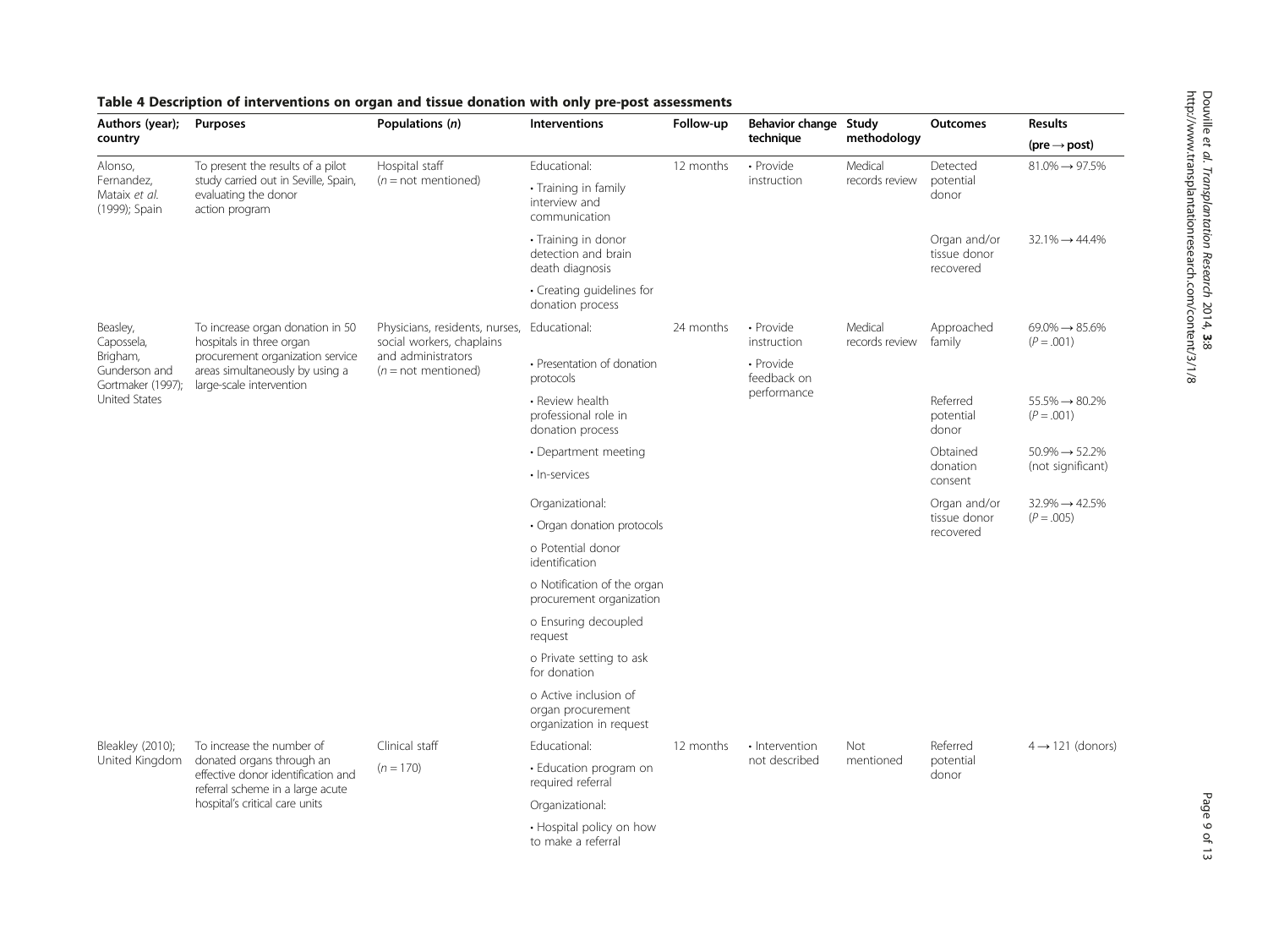| Milanés, Gonzalez,                          | To find solutions to the critical                                                                         | Healthcare staff in the                     | Educational:                                                                                                                                     | 24 months | • Provide                                   | Medical                        | Detected                                                     | $8.1\% \rightarrow 57.5\%$          |
|---------------------------------------------|-----------------------------------------------------------------------------------------------------------|---------------------------------------------|--------------------------------------------------------------------------------------------------------------------------------------------------|-----------|---------------------------------------------|--------------------------------|--------------------------------------------------------------|-------------------------------------|
| Hernandez,<br>Arminio, Clesca<br>and Rivas- | donor shortage situation, and its<br>negative socioeconomic impact<br>in our society, by implementing a   | critical care area ( $n = 97$ )             | · Detection, identification<br>and donor criteria                                                                                                |           | instruction                                 | records review                 | potential<br>donor                                           |                                     |
| Vetencourt<br>(2003); Venezuela             | transplant coordination program                                                                           |                                             | • Death diagnostic                                                                                                                               |           |                                             |                                |                                                              |                                     |
|                                             | in a hospital with a variety of<br>departments, including                                                 |                                             | • Donor maintenance                                                                                                                              |           |                                             |                                | Organ and/or<br>tissue donor<br>recovered                    | $1.6\% \rightarrow 9.1\%$           |
|                                             | neurosurgery and kidney<br>transplantation                                                                |                                             | • Organ and tissue<br>viability studies                                                                                                          |           |                                             |                                |                                                              |                                     |
|                                             |                                                                                                           |                                             | • Family interview,<br>requesting consent                                                                                                        |           |                                             |                                |                                                              |                                     |
|                                             |                                                                                                           |                                             | • Organ sharing, allocation<br>and preservation                                                                                                  |           |                                             |                                |                                                              |                                     |
|                                             |                                                                                                           |                                             | • Transplant ethics and<br>legislation                                                                                                           |           |                                             |                                |                                                              |                                     |
| Niday, Painter,                             | To implement and evaluate a                                                                               | Nurses                                      | <b>Educational:</b>                                                                                                                              | 6 months  | • Provide<br>instruction                    | Review of                      | Organ and/or<br>tissue donor<br>recovered<br>(corneal rates) | $6.3\% \rightarrow 20.6\%$          |
| Peak et al. (2007);<br><b>United States</b> | scripted information about organ<br>and tissue donation for hospice<br>inpatient on admission             | $(n = 12)$                                  | · Scripted instruction to<br>prompt nurses to<br>introduce the subject of                                                                        |           |                                             | death records                  |                                                              |                                     |
|                                             |                                                                                                           |                                             | donation                                                                                                                                         |           |                                             |                                | Organ and/or                                                 | $0.0\% \rightarrow 0.0\%$           |
|                                             |                                                                                                           |                                             | Organizational:                                                                                                                                  |           |                                             |                                | tissue donor<br>recovered<br>(tissue rates)                  |                                     |
|                                             |                                                                                                           |                                             | • Give tissue donation<br>information upon<br>admission as part of the<br>normal admission process<br>and then repeated at the<br>time of death. |           |                                             |                                |                                                              |                                     |
| Shafer, Durand,                             | To determine whether donors                                                                               | Nurses and hospital staff                   | Educational:                                                                                                                                     | 17 months | • Intervention<br>not described             | Monthly death<br>records audit | Referred                                                     | $24 \rightarrow 139$ (donors)       |
| Hueneke, et al.<br>(1998):<br>United States | could be produced from<br>non-donor hospitals                                                             | $(n = 25$ hospitals)                        | • Training activities                                                                                                                            |           |                                             |                                | potential<br>donor (organ)                                   |                                     |
|                                             |                                                                                                           |                                             | • Education programs<br>and materials                                                                                                            |           |                                             |                                | Referred<br>potential                                        | $202 \rightarrow 3,931$<br>(donors) |
|                                             |                                                                                                           |                                             | Organizational:                                                                                                                                  |           |                                             |                                | donor (tissue)                                               |                                     |
|                                             |                                                                                                           |                                             | • Develop in-house<br>coordinators                                                                                                               |           |                                             |                                | Organ donor<br>recovered                                     | $8 \rightarrow 44$ (donors)         |
|                                             |                                                                                                           |                                             |                                                                                                                                                  |           |                                             |                                | Tissue donor<br>recovered                                    | $154 \rightarrow 423$ (donors)      |
| Stark. Wikoren                              | To develop and pilot an organ                                                                             | Physicians, nurses and                      | Educational:                                                                                                                                     | 24 months | • Provide<br>information on<br>consequences | Not<br>mentioned               | Detected                                                     | $45.7\% \rightarrow 92.0\%$         |
| and Martone<br>(1994):<br>United States     | donation program that focuses<br>on the collaborative efforts of the<br>entire health care team, hospital | hospital personnel<br>$(n = not mentioned)$ | • Partners in organ<br>donation program                                                                                                          |           |                                             |                                | potential donor                                              |                                     |
|                                             | administration and organ<br>procurement agency                                                            |                                             | o Promote positive<br>attitudes toward donation<br>(awareness)                                                                                   |           | • Provide<br>instruction                    |                                | Obtained<br>donation<br>consent                              | $17.1\% \rightarrow 56.0\%$         |

# Table 4 Description of interventions on organ and tissue donation with only pre-post assessments (Continued)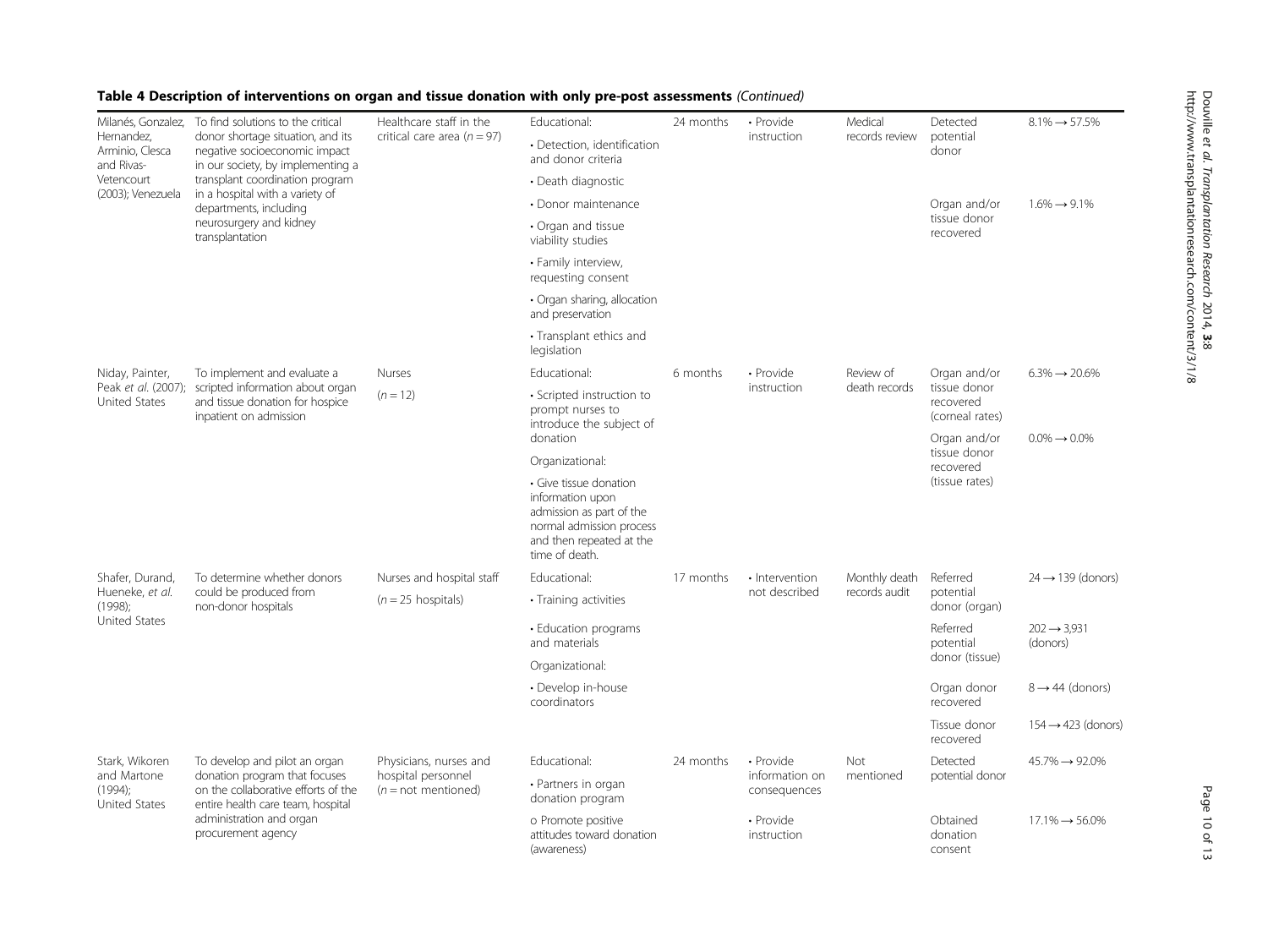# Table 4 Description of interventions on organ and tissue donation with only pre-post assessments (Continued)

|                                                         |                                                                                                    |                                                                              | o Recognize potential<br>donor                             |                                  |                                         |                           |                                               |                                                                    |
|---------------------------------------------------------|----------------------------------------------------------------------------------------------------|------------------------------------------------------------------------------|------------------------------------------------------------|----------------------------------|-----------------------------------------|---------------------------|-----------------------------------------------|--------------------------------------------------------------------|
|                                                         |                                                                                                    |                                                                              | o Offering the option of<br>donation                       |                                  |                                         |                           |                                               |                                                                    |
|                                                         |                                                                                                    |                                                                              | o Support the grieving<br>of donor families                |                                  |                                         |                           |                                               |                                                                    |
|                                                         |                                                                                                    |                                                                              | Organizational:                                            |                                  |                                         |                           |                                               |                                                                    |
|                                                         |                                                                                                    |                                                                              | • Develop nurse<br>requestor role                          |                                  |                                         |                           |                                               |                                                                    |
| Taylor, Young                                           | To describe the development of a                                                                   | Intensive care units nurses                                                  | Educational:                                               | <b>Not</b>                       | • Provide                               | <b>Not</b><br>mentioned   | Donation rates                                | 18 donors per<br>million population<br>$\rightarrow$ 31 donors per |
| and Kneteman<br>(1997); Canada                          | program to cross-train critical care<br>nurses as organ procurement                                | $(n = not mentioned)$                                                        | • Classroom instruction                                    | mentioned                        | instruction                             |                           |                                               |                                                                    |
|                                                         | coordinators                                                                                       |                                                                              | • Preceptor clinical<br>experience                         |                                  |                                         |                           |                                               | million population<br>(72% increase rate)                          |
| Van Gelder, Van<br>Hees, de Roey,                       | To measure the impact of an<br>intervention plan designed to                                       | Departments of neurology,<br>neurosurgery, anesthesiology,                   | Educational:                                               | 48 months                        | • Provide<br>instruction                | Not<br>mentioned          | Organ and/or<br>tissue donor                  | $230 \rightarrow 301$ (donors)<br>(P < .05)                        |
| Monbaliu, Aerts,<br>Coosemans et al.<br>(2006); Belgium | optimize the donor detection<br>process and donor referral patterns                                | intensive care medicine<br>and abdominal transplant<br>$(n = not mentioned)$ | • Information on donor<br>criteria                         |                                  | • Provide<br>feedback on                |                           | recovered                                     |                                                                    |
|                                                         |                                                                                                    |                                                                              | • Communication<br>between donor and<br>transplant centers |                                  | performance                             |                           |                                               |                                                                    |
|                                                         |                                                                                                    |                                                                              | Organizational:                                            |                                  |                                         |                           |                                               |                                                                    |
|                                                         |                                                                                                    |                                                                              | • Facilitation of procedure                                |                                  |                                         |                           | Tissue donor<br>recovered                     | $66 \rightarrow 180$ (donors)<br>(P < .001)                        |
| Wight, Cohen,<br>Roels and<br>Miranda (2000);           | To evaluate the immediate<br>(6 months), short-term (1 year)<br>and sustained (2 years) effects of | Intensive care units staff<br>$(n = not mentioned)$                          | Fducational:                                               | 12 months<br>(United<br>Kingdom) | • Provide<br>instruction                | Medical<br>records review | Organ donor<br>recovered<br>(United Kingdom.) | 122% increase<br>(6 months)                                        |
| United Kingdom                                          | the Donor Action program on<br>donation rates in different countries                               |                                                                              | • Educational program on:                                  | 24 months                        | • Provide<br>feedback on<br>performance |                           |                                               |                                                                    |
|                                                         |                                                                                                    |                                                                              | o Family care and<br>communication                         | (Spain)                          |                                         |                           |                                               | 40% increase<br>(12 months)                                        |
|                                                         |                                                                                                    |                                                                              | o Donor maintenance                                        |                                  | • Prompt                                |                           |                                               |                                                                    |
|                                                         |                                                                                                    |                                                                              | o Organ retrieval                                          |                                  | practice                                |                           |                                               |                                                                    |
|                                                         |                                                                                                    |                                                                              | Organizational:                                            |                                  |                                         |                           |                                               |                                                                    |
|                                                         |                                                                                                    |                                                                              | • Forming a Donor Action<br>committee                      |                                  |                                         |                           | Have referred<br>potential<br>donor (Spain)   | 16% increase<br>(24 months)                                        |
|                                                         |                                                                                                    |                                                                              |                                                            |                                  |                                         |                           | Organ donor<br>recovered<br>(Spain)           | 33% increase<br>(24 months)                                        |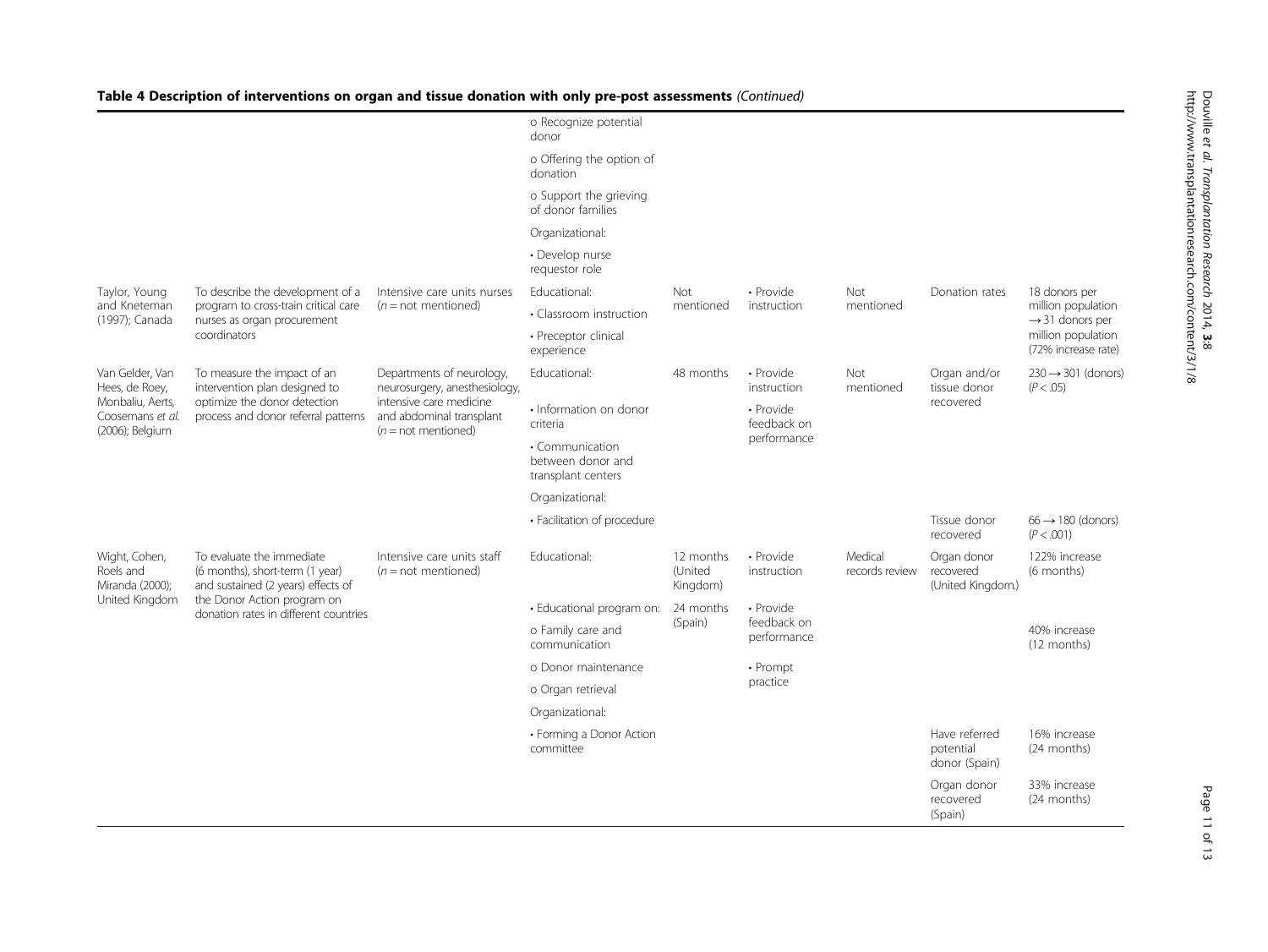<span id="page-11-0"></span>Many of the studies included showed nonsignificant improvements in the detection of potential donors, approaching families and achieving consent or increasing donation rates in clinical settings [[32,35\]](#page-12-0). Yet, some studies have proven that providing instruction on the donation process can significantly change HPs' behavior over a period of 6 to 24 months [\[23,33\]](#page-12-0). However, it was not possible to establish whether an intervention was efficient due to methodological flaws, poorly described population or the lack of details on the content of the interventions and evaluation. Moreover, it was not possible to determine the efficacy of studies only using a prepost evaluation because of the lack of a control group.

#### Limitations of the systematic review

The present review has some limitations. Only a small number of studies could be included in the analysis because most did not use a control group to compute a relative risk. Not all interventions reported the required information to compute relative risk (that is, number of participants in the experimental and the control groups). Moreover, the variability of the intervention strategies and the different HP practices on donation prevented the computation of some comparisons and the pooling of relative risks.

#### Conclusions

Despite the large number of publications on interventions to improve HPs' practices regarding the donation process or increase donation rates, few of these interventions have been evaluated, or the associated assessments have methodological flaws that make it difficult to draw clear conclusions regarding their efficacy. Therefore, interventions aimed at improving the donation process or increasing donation rates should be based on sound theoretical frameworks and would benefit from more rigorous evaluation methods to ensure good knowledge translation and appropriate organizational decisions to improve professional practices.

# Additional file

#### [Additional file 1:](http://www.biomedcentral.com/content/supplementary/2047-1440-3-8-S1.pdf) Search strategy for each database.

#### Abbreviations

HP: health professional; OPO: organ procurement organization.

#### Competing interests

The authors declare that they have no competing interests.

#### Authors' contributions

FD contributed substantially to developing and designing the study, acquiring data, analyzing and interpreting data and drafting the manuscript. GG contributed to developing and designing the study, interpreting data and drafting the manuscript. LAVI contributed to extracting data and drafting the manuscript. All authors have read and approved the final manuscript.

#### Authors' information

FD is a PhD candidate at the Faculty of Nursing at Laval University (Quebec City, Canada) and a clinical nurse specialist at the Institut de cardiologie et de pneumologie de Québec. GG is a professor at the Faculty of Nursing at Laval University. LAVI is a research professional at the Faculty of Nursing at Laval University.

#### Acknowledgements

The authors thank Knowledge Translation Canada (KT Canada) for their financial support.

#### Author details

<sup>1</sup>Institut universitaire de cardiologie et de pneumologie de Québec, 2725, chemin Sainte-Foy, Room Y-3495, Quebec, (Quebec) G1V 4G5, Canada. 2 Ferdinand-Vandry Building, Faculty of Nursing, Laval University, 1050, avenue de la médicine, Quebec, (Quebec) G1K 7P4, Canada.

#### Received: 10 June 2013 Accepted: 25 February 2014 Published: 14 March 2014

#### References

- 1. Rithalia A, McDaid C, Suekarran S, Myers L, Sowden A: Impact of presumed consent for organ donation on donation rates: a systematic review. BMJ 2009, 338:a3162.
- 2. Donate Life America: National donor designation report card. [\[http://](http://donatelife.net/2013-national-donor-designation-report-card-released/) [donatelife.net/2013-national-donor-designation-report-card-released/](http://donatelife.net/2013-national-donor-designation-report-card-released/)]
- 3. Conseil Canadien pour le Don et la Transplantation: La demande d'allogreffes de tissus d'origine humaine Rapport final. [[http://www.organsandtissues.ca/](http://www.organsandtissues.ca/s/english-expert/publications/leading-practice-reports) [s/english-expert/publications/leading-practice-reports](http://www.organsandtissues.ca/s/english-expert/publications/leading-practice-reports)]
- 4. Institut canadien d'information sur la santé: Donneurs d'organes selon le type d'organe, au Canada, de 1998 à 2007. [[https://secure.cihi.ca/](https://secure.cihi.ca/free_products/CORR_AiB_FR_20091222_rev20100106.pdf) [free\\_products/CORR\\_AiB\\_FR\\_20091222\\_rev20100106.pdf\]](https://secure.cihi.ca/free_products/CORR_AiB_FR_20091222_rev20100106.pdf)
- 5. Nijkamp MD, Hollestelle ML, Zeegers MP, van den Borne B, Reubsaet A: To be(come) or not to be(come) and organ donor, that's the question: a meta-analysis of determinant and intervention studies. Health Psychol Rev 2008, 2:20–40.
- 6. Simpkin AL, Robertson LC, Barber VS, Young JD: Modifiable factors influencing relatives' decision to offer organ donation: systematic review. BMJ 2009, 338:b991.
- 7. Eccles M, Grimshaw J, Walker A, Johnston M, Pitts N: Changing the behavior of healthcare professionals: the use of theory in promoting the uptake of research findings. J Clin Epidemiol 2005, 58:107-112.
- 8. Green LW: From research to "best practices" in other settings and populations. Am J Health Behav 2001, 25:165–178.
- 9. Perleth M, Jakubowski E, Busse R: What is 'best practice' in health care? State of the art and perspectives in improving the effectiveness and efficiency of the European health care systems. Health Policy 2001, 56:235–250.
- 10. Wensing M, van der Weijden T, Grol R: Implementing guidelines and innovations in general practice: which interventions are effective? Br J Gen Pract 1998, 48:991–997.
- 11. Abraham C, Michie S: A taxonomy of behavior change techniques used in interventions. Health Psychol 2008, 27:379–387.
- 12. Baban A, Cranium C: Changing health-risk behaviors: a review of theory and evidence-based interventions in health psychology. J Cogn Behav Psychother 2007, 7:45–67.
- 13. Webb TL, Sheeran P: Does changing behavioral intentions engender behavior change? A meta-analysis of experimental evidence. Psychol Bull 2006, 132:249–268.
- 14. Grimshaw J, Eccles M, Tetroe J: Implementing clinical guidelines: current evidence and future implications. J Contin Educ Health Prof 2004, 24(Suppl 1):S31–S37.
- 15. Grimshaw JM, Eccles MP, Walker AE, Thomas RE: Changing physicians' behavior: what works and thoughts on getting more things to work. J Contin Educ Health Prof 2002, 22:237–243.
- 16. Michie S, Johnston M: Theories and techniques of behaviour change: Developing a cumulative science of behaviour change. Health Psychol Rev 2012, 6:1–6.
- 17. Glanz K, Bishop DB: The role of behavioral science theory in development and implementation of public health interventions. Annu Rev Public Health 2010, 31:399–418.